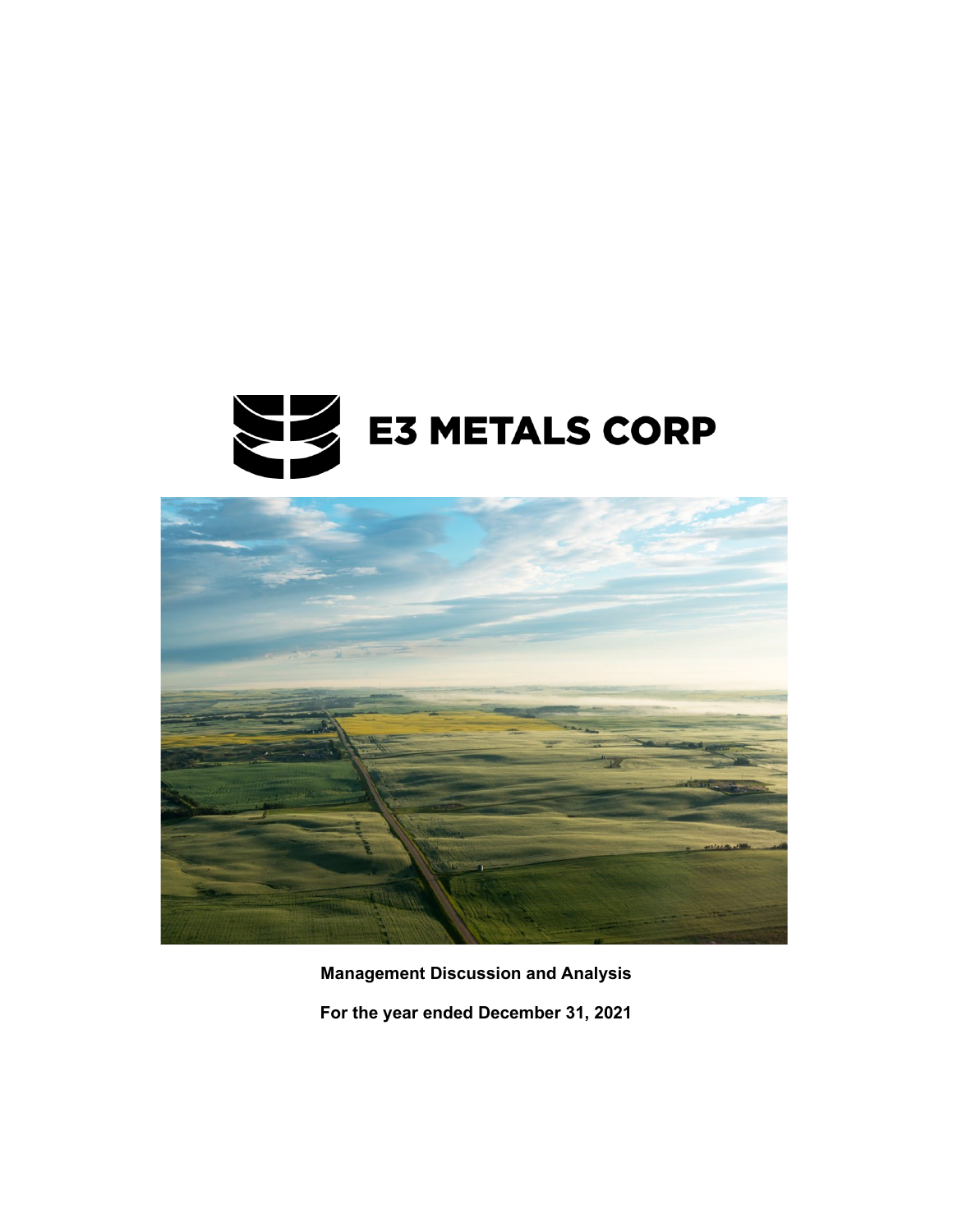

#### **President's Year in Review**

At the end of 2020, E3 Metals Corp ("E3 Metals" or the "Company") released its first economic analysis considering the development of its inferred mineral resource and the application of its ion-exchange direct lithium extraction process. The positive results from this analysis were a catalyst for the Company to complete the first of two significant capital raises starting with \$5.0 million at the end of the year.

At the beginning of 2021, E3 Metals and FMC Lithium USA Corp ("Livent") completed the separation of its Joint Development Agreement. E3 Metals retained full ownership and rights to its technology, and the Company commissioned its development facility with the goal of commercializing the technology. With the additional raise of \$8.1 million, the Company has been able to establish itself as a global market leader in Direct Lithium Extraction ("DLE") technology and is committed to progressing the development of its 100% owned Clearwater Lithium Project.

The Clearwater Preliminary Economic Assessment ("PEA") outlined a project producing 20,000 tonnes per year of lithium hydroxide ("LHM") over 20 years. The robust project economics showed a pre-tax value of USD \$1.1 billion NPV8% and an IRR of 32%, using an average LHM sales price of approximately USD \$14,000/tonne. Spot market pricing has seen LHM trading at over USD \$75,000/tonne in 2022 and has provided a strong incentive for E3 Metals to accelerate the project without compromise to meet the growing demand, and supply the global market with carbon neutral, battery grade lithium.

E3 Metals is proud to highlight the following 2021 achievements:

- **Progression of its DLE technology:** The Company commissioned its Calgary-based lab facility in February 2021 and has been able to accelerate the development of its ion-exchange process. The facility delivered strong results from a scaled-up lab pilot prototype completed in October 2021 which delivered up to 97% lithium recoveries from genuine Leduc brines. The fully automated lab pilot prototype operates with two trains and has been processing up to 18 bbl/d of brine. This has been providing the team with significant amounts of data to assist in the design and engineering work of the upcoming field pilot plant.
- **Progression of the Company's Resources:** Leveraging on existing data provided on the backbone of the Alberta oil and gas industry, the Company has been able to build and complete its geological model to provide the optimal locations for its lithium test wells. This provides the basis to upgrade portions of the 7.0 million tonnes of *Inferred Resource* to *Measured and Indicated*, as defined by National Instrument 43-101.
- **Regulatory Clarity:** In consultation with stakeholders including E3 Metals, the Alberta government passed Bill-82, which centralized all critical minerals regulatory functions with the Alberta Energy Regulator ("AER") who already oversees the oil & gas industry. This provides regulatory certainty and a well-established framework for E3 Metals to permit and license its future commercial developments.
- **Securing Sources of Non-dilutive Financing:** The Company continues to deliver shareholder value through the utilization of new and existing government grants. In April 2021, E3 Metals received a nondilutive grant from Alberta Innovates of \$1.8 million to provide financing for the lab-pilot prototype and the upcoming field pilot. The Company continues to pursue other sources of grant funding from provincial and federal organizations.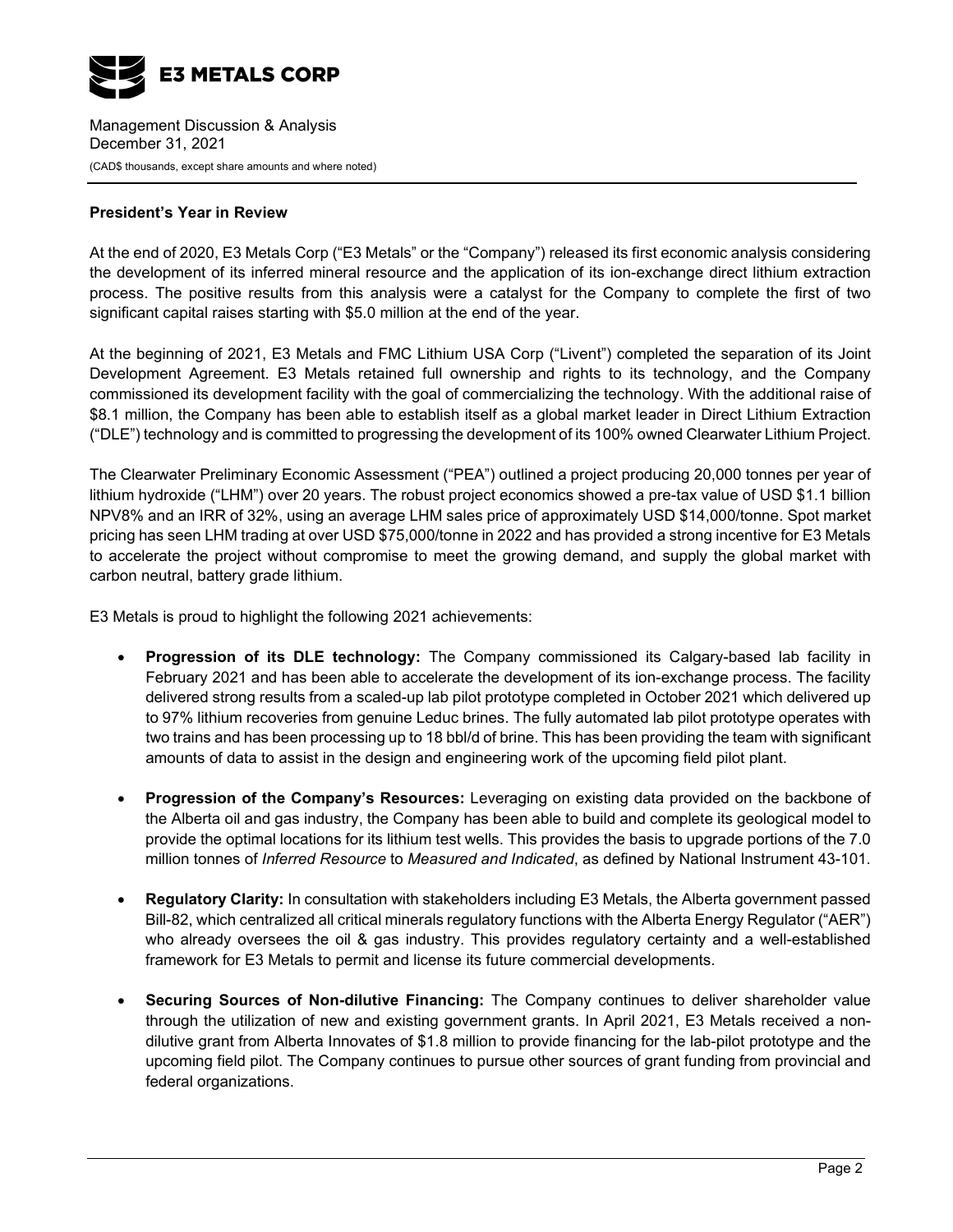

• **Corporate Expansion:** The Company upgraded to Tier 1 on the TSX Venture Exchange and up listed to the OTCQX during 2021. The resulting additional trading volume, interest and value enhancing opportunities have helped contribute to the 270% year-over-year return based on the appreciation of the closing share price on the last trading day in 2021 from 2020.

### **Outlook**

At the end of 2021, E3 Metals ended with a strong balance sheet of \$17.6 million in working capital. Potential source of funds includes \$10 million of 'in-the-money' warrants expiring by February 2023. This provides significant financial flexibility for the Company to deliver on its next major milestones:

- 1. **De-risk and Upgrade the Clearwater Resource** Drilling Alberta's first lithium test wells into the Leduc Aquifer.
- 2. **De-risk and Scale-up the Ion-Exchange Technology** Constructing and operating a modularized ionexchange field pilot in the Clearwater Area.
- 3. **Production of Battery Grade LHM Samples** Using commercially available technology to upgrade lithium concentrate from the Ion-Exchange technology to battery grade LHM for potential offtake partners.

The Company is well positioned to take advantage of the current market environment with a business plan aimed at generating substantial returns to our shareholders by advancing our project. We continue to pursue our corporate initiatives while advancing our strategy to develop the lithium industry in Canada.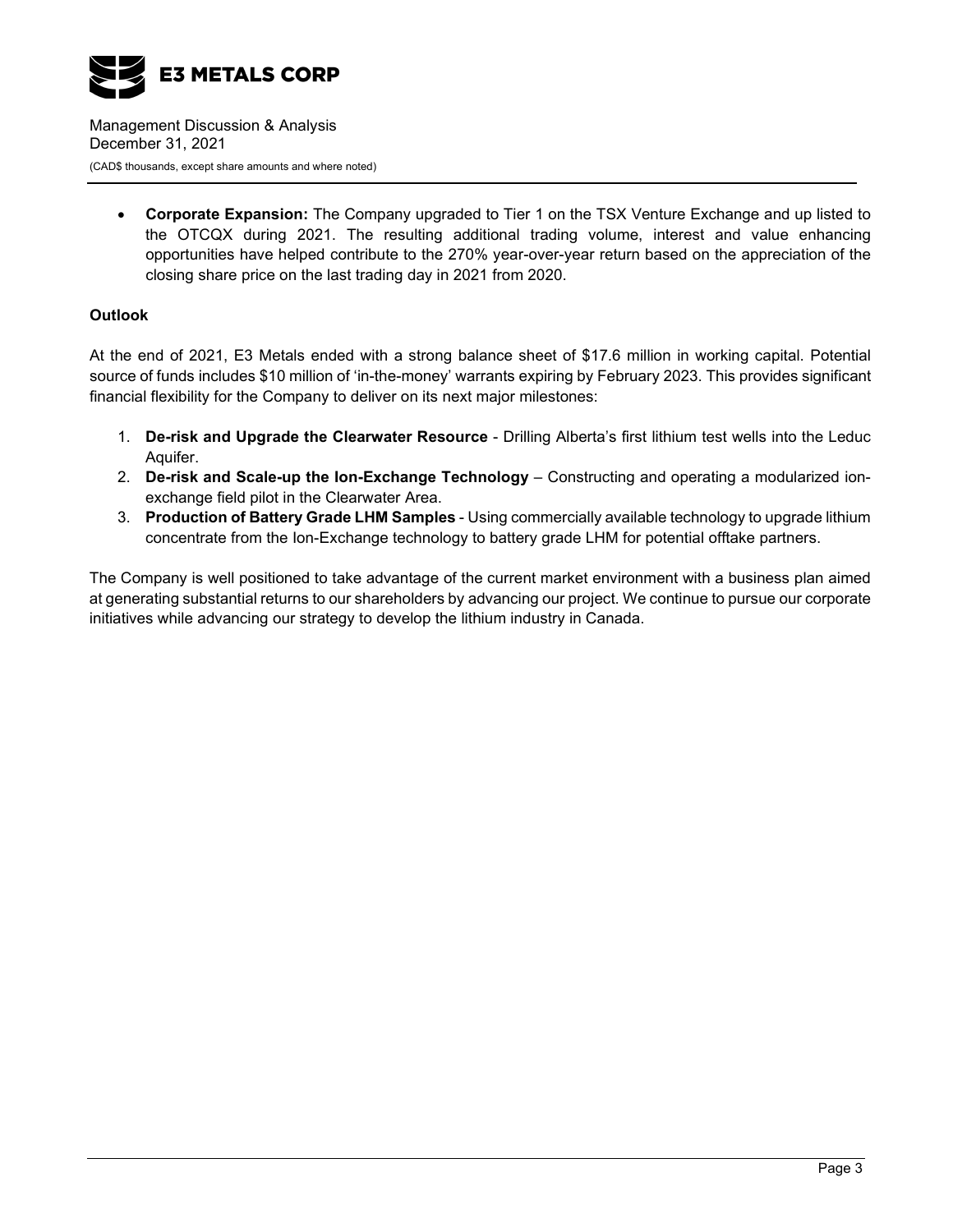

This Management Discussion and Analysis ("MD&A") of E3 Metals provides a summary of the activities, results of operations and financial condition of the Company as at and for the years ended December 31, 2021 and 2020. The MD&A has been prepared by management as of March 28, 2022 and should be read together with the audited consolidated financial statements for the years ended December 31, 2021 and 2020 and related notes thereto, which are prepared in accordance with International Financial Reporting Standards ("IFRS"). All amounts are stated in thousands of Canadian Dollars unless otherwise indicated.

E3 Metals is a resource and technology company with mineral properties in Alberta and an ion-exchange direct lithium extraction technology that has been developed to exploit the lithium mineral resources contained in Alberta brines. The Company's shares trade on the TSX Venture Exchange (the "Exchange") under the trading symbol "ETMC".

### **Corporate Summary**

The Company was incorporated on August 19, 1998 under the laws of British Columbia. The Company is presently a "Venture Issuer", as defined in NI 51-102.

The Company has a wholly-owned Canadian subsidiary, 0904254 BC Ltd. ("0904254 BC"), incorporated on March 1, 2011, and a Mexican subsidiary, Mexigold Resources SA de CV ("MAU Mexico"), incorporated on March 4, 2011, whereby the Company owns 99% and 0904254 BC owns 1% of MAU Mexico. The Canadian subsidiary was dissolved in 2019.

Effective July 9, 2015, the Company's listing was transferred to the NEX board of the Exchange in accordance with TSX-V Policy 2.5 as the Company was not able to maintain the requirements for a TSX-V Tier 2 company. The Company was listed on the NEX under the symbol SAV.H.

On August 22, 2016, the Company changed its name from Mexigold Corp. to Savannah Gold Corp. and its stock symbol from MAU.H to SAV.H. The Company also consolidated its share capital on a ratio of one new postconsolidated common share for every two old pre-consolidated common shares.

Effective March 3, 2017, the Company consolidated its share capital on a ratio of five old common shares for every one new post-consolidated share. On completion of the consolidation, the Company had 3,046,021 issued and outstanding common shares.

On May 30, 2017, the Company completed a Fundamental Acquisition (as that term is defined in the policies of the Exchange) (the "Transaction") with 1975293 Alberta Ltd.("Alberta Co"), whereby all outstanding securities of Alberta Co. have been exchanged for securities of the Company pursuant to a Definitive Share Exchange Agreement dated May 8, 2017. The Company changed its name to E3 Metals Corp. and upgraded its listing to Tier 2 of the Exchange subsequent to the closing of the Transaction.

As part of the Transaction, the Company paid Alberta Co. \$150 in cash to settle its outstanding debt owed to Revere Development Corp., issued a total of 6,000,000 common shares of the Company (the "Escrow Shares") and 600,000 share purchase warrants in exchange for all of the issued and outstanding shares and share purchase warrants of Alberta Co. On May 30, 2020, the last of the Escrow Share were released and are now free-trading shares.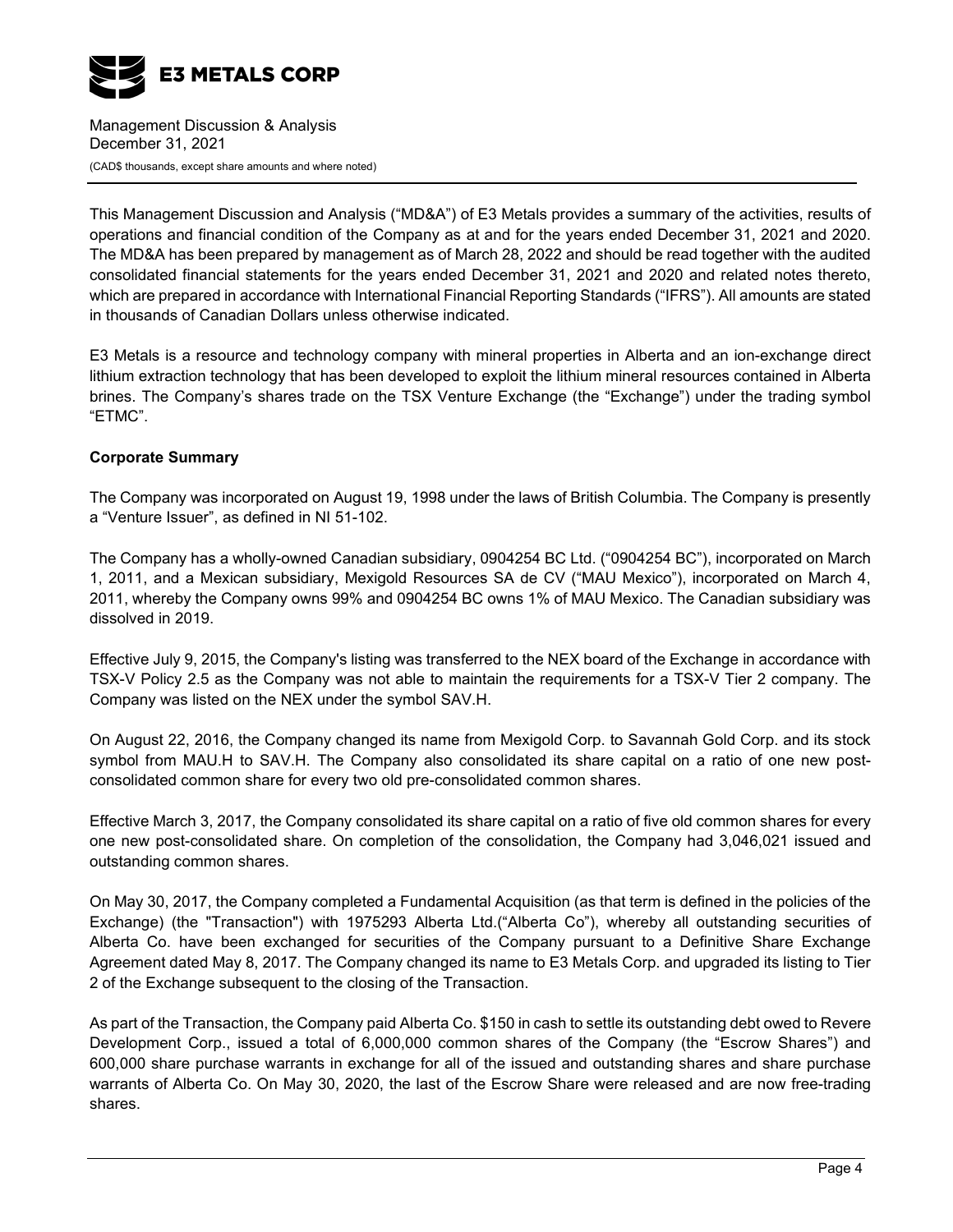

# **SUMMARY OF OPERATIONS**

### **Business Development and Marketing**

|                                       | Three months ended December 31 |      |          | <b>Year ended December 31</b> |      |          |
|---------------------------------------|--------------------------------|------|----------|-------------------------------|------|----------|
|                                       | 2021                           | 2020 | % Change | 2021                          | 2020 | % Change |
| Business development and<br>marketing | 221                            | 479  | (54)     | 874                           | 787  |          |

The Company's business development and marketing expenditures primarily consist of sponsorships and advertisements at various investment and ESG-themed conferences. Expenses are also incurred for the service of external consultants with expertise in brand building and strategic positioning. As such, the timing and amount of expenditures can fluctuate year-to-year based on the availability of business development and marketing opportunities. The management team allocates a fixed budget each year for business development and marketing activities.

For the year ended December 31, 2021, business development expenses were 11% higher than the year 2020 as the Company continues to build its brand and increase awareness of the Company in the investment and ESG communities.

#### **General and Administrative**

|                            | Three months ended December 31 |      |          |       | <b>Year ended December 31</b> |          |
|----------------------------|--------------------------------|------|----------|-------|-------------------------------|----------|
|                            | 2021                           | 2020 | % Change | 2021  | 2020                          | % Change |
| General and administrative | 696                            | 260  | 168      | 2.021 | 928                           | 118      |

For the three months ended December 31, 2021, general and administrative expenses were 168% higher than the comparable period in 2020 primarily due to increase in corporate headcount. As the Company continues to achieve significant milestones in its development plan, several strategic hires were made during 2021 including the Chief Financial Officer, Director of Technology, Director of Projects, and Director of Resource Development. Expenditures were also made to improve the Company's information technology infrastructure including upgrades to the systems utilized by the finance and operations teams.

For the year ended December 31, 2021, general and administrative expenses were 118% higher than the year 2020 due to the same reasons as discussed above.

#### **Share-Based Compensation**

|                          | Three months ended December 31 |      |          |       | <b>Year ended December 31</b> |          |
|--------------------------|--------------------------------|------|----------|-------|-------------------------------|----------|
|                          | 2021                           | 2020 | % Change | 2021  | 2020                          | % Change |
| Share-based compensation | 246                            | つつ1  |          | 1.761 | 375                           | 370      |

For the three months ended December 31, 2021, share-based compensation expenses were only 11% higher than the comparable period in 2020, despite new grants, due to forfeitures during the quarter.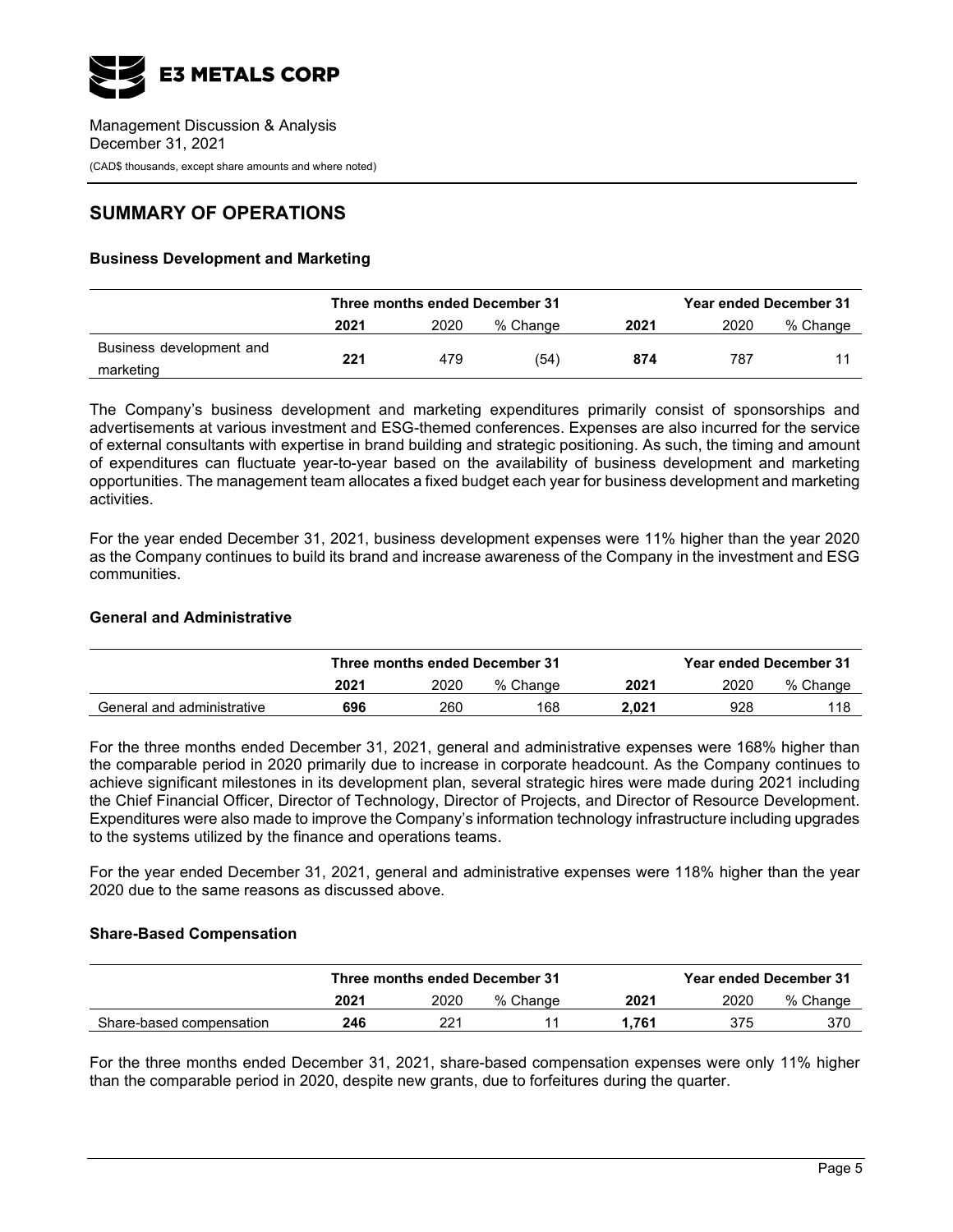

For the year ended December 31, 2021, share-based compensation expenses were 370% higher than the year 2020 due to grants given to new hires during the year. See continuity below for details:

|                            |                      | <b>Weighted Average</b> |
|----------------------------|----------------------|-------------------------|
|                            | <b>Stock Options</b> | Exercise Price (\$)     |
| Balance, January 1, 2020   | 1,915,000            | 0.42                    |
| Granted                    | 1,903,000            | 0.52                    |
| Exercised                  | (780,000)            | 0.41                    |
| Expired                    | (100,000)            | 0.40                    |
| Balance, December 31, 2020 | 2,938,000            | 0.48                    |
| Granted                    | 2,105,000            | 1.89                    |
| Exercised                  | (1,981,250)          | 0.51                    |
| Forfeited                  | (116, 750)           | 1.65                    |
| Expired                    | (68, 250)            | 0.95                    |
| Balance, December 31, 2021 | 2,876,750            | 1.42                    |

#### **Financing Expenses**

|                    |      | Three months ended December 31 |          |      | <b>Year ended December 31</b> |          |
|--------------------|------|--------------------------------|----------|------|-------------------------------|----------|
|                    | 2021 | 2020                           | % Change | 2021 | 2020                          | % Change |
| Interest on leases |      |                                | 900      | 21   |                               | 950      |

For the three and twelve months ended December 31, 2021, interest on leases were 900% and 950% higher than the comparable periods in 2020, respectively. The Company entered into two leases during 2021: the corporate head office and the lab facility at University Research Centre in Calgary, Alberta.

### **Amortization**

|              |      | Three months ended December 31 |          |      |      | <b>Year ended December 31</b> |  |
|--------------|------|--------------------------------|----------|------|------|-------------------------------|--|
|              | 2021 | 2020                           | % Change | 2021 | 2020 | % Change                      |  |
| Amortization | 35   | 10                             | 250      | 128  | 49   | 161                           |  |

For the three and twelve months ended December 31, 2021, amortization were 250% and 161% higher than the comparable periods in 2020, respectively. The depreciable asset base increased in 2021 as the Company entered into new leases and procured new equipment for the expanding workforce.

#### **Foreign Exchange Gain and Loss**

|                         | Three months ended December 31 |      |          |      |      | <b>Year ended December 31</b> |
|-------------------------|--------------------------------|------|----------|------|------|-------------------------------|
|                         | 2021                           | 2020 | % Change | 2021 | 2020 | % Change                      |
| Foreign exchange (gain) |                                | 10   | (70)     | 12   | (16) | (175)                         |
| and loss                |                                |      |          |      |      |                               |

For the three and twelve months ended December 31, 2021, the company incurred losses on foreign exchange of \$3 and \$12 compared to \$10 and a gain of \$16 in the comparable periods in 2020, respectively. The Company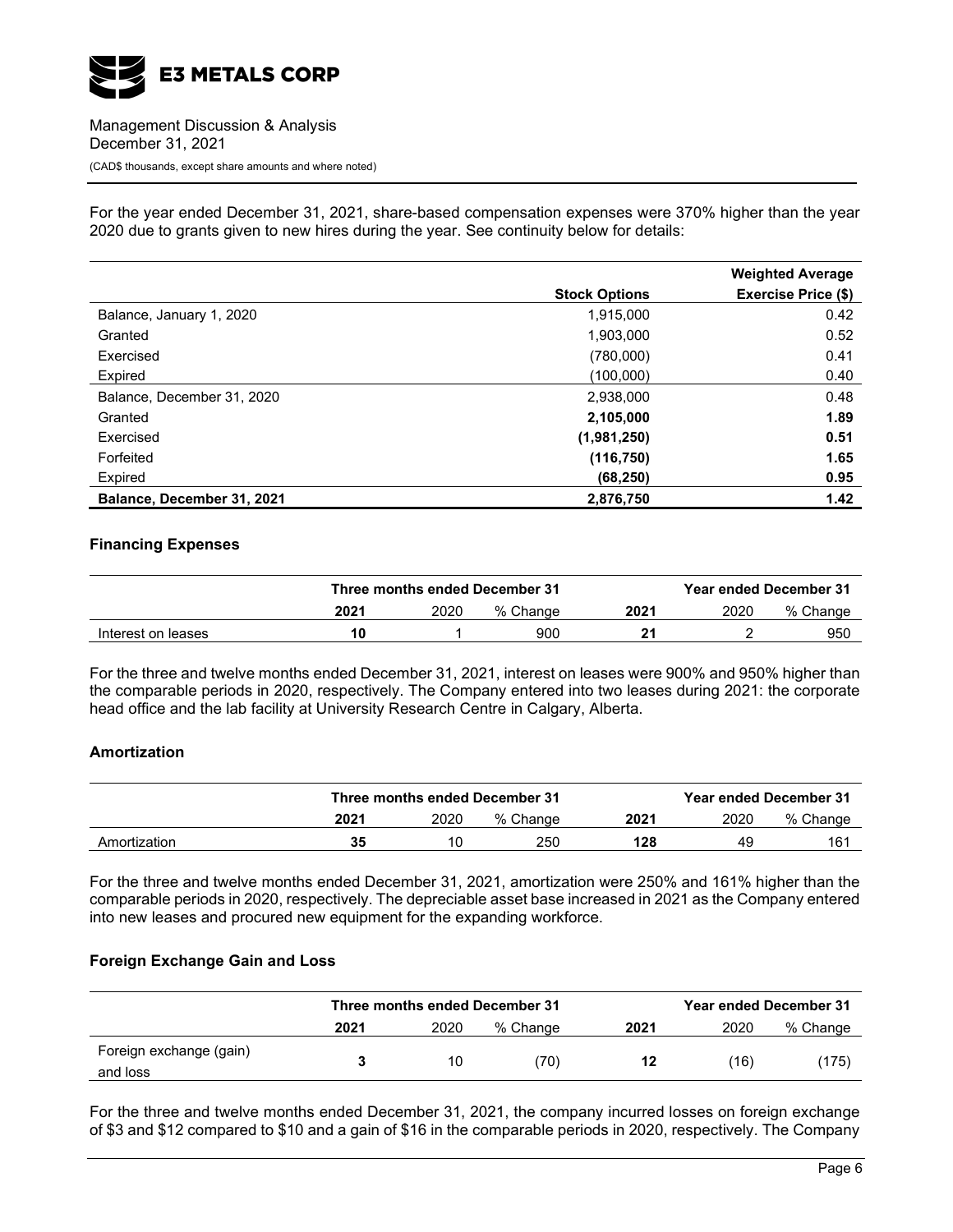

is exposed to foreign exchange risk through purchasing supplies and services from vendors based in the United States. Exposure is immaterial relative to the Company's annual expenditures and gains or losses are incurred from the difference in the CAD/USD exchange rate between the dates when expenses are recognized and when they are settled.

#### **Other Income**

|                 | Three months ended December 31 |      |          |                | <b>Year ended December 31</b> |          |
|-----------------|--------------------------------|------|----------|----------------|-------------------------------|----------|
|                 | 2021                           | 2020 | % Change | 2021           | 2020                          | % Change |
| Interest income | 13                             |      | 1.200    | 37             |                               | 3,600    |
| SR&ED           | $\overline{\phantom{0}}$       | (29) | (100)    | $\blacksquare$ | $^{\prime}29)$                | (100)    |
| Total           | 13                             | (28) | 146)     | 37             | (28)                          | (232)    |

Interest income for the three and twelve months ended December 31, 2021 were higher than the comparable periods in 2020 due to the cash inflow from the equity raise and exercises of stock options and warrants during 2021.

The SR&ED credit recognized in 2020 was for eligible expenditures incurred in 2019. Management is currently evaluating the eligibility of expenditures incurred after 2019 for the federal and provincial incentive/grant programs.

#### **Net Loss**

The Company incurred a net loss of \$4,780, which was a 128% increase compared to the net loss of \$2,095 in 2020. On a weighted average per-share basis, losses were \$0.10 for the year 2021 (2020 - \$0.07). The increase in losses were due to a ramp-up in expenditures during 2021 as the Company had sufficient liquidity to pursue its corporate and strategic objectives.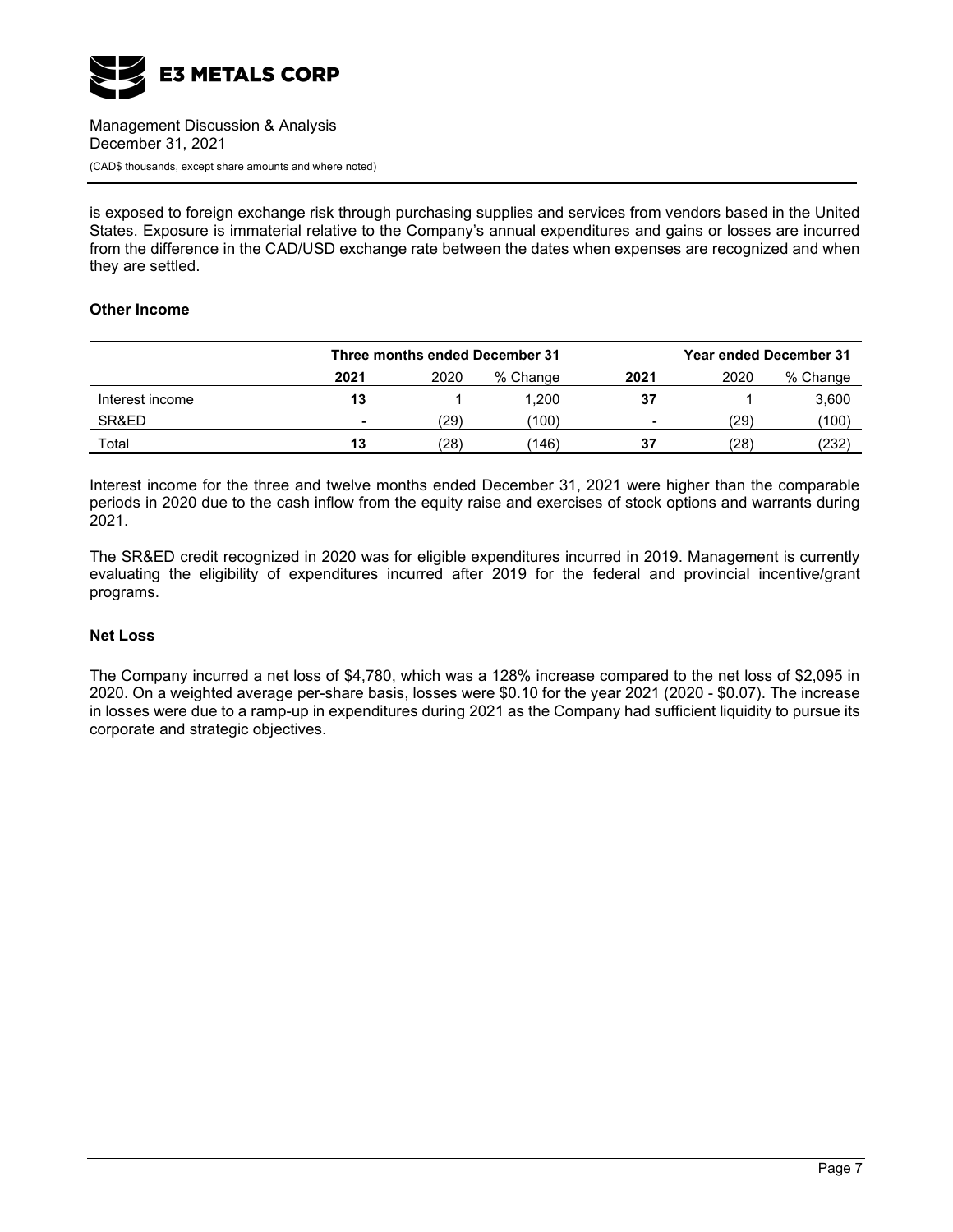

### **CAPITAL EXPENDITURES**

The Company has three main sources of capital expenditures:

- Exploration and evaluation ("E&E") assets the acquisition of mineral permits and licenses
- Property and equipment corporate assets such as computer equipment and software
- Intangible assets costs incurred to further the Company's proprietary DLE technology

|                                     | Three months ended December 31 |      |          | <b>Year ended December 31</b> |      |          |
|-------------------------------------|--------------------------------|------|----------|-------------------------------|------|----------|
|                                     | 2021                           | 2020 | % Change | 2021                          | 2020 | % Change |
|                                     |                                |      |          |                               |      |          |
| Acquisition                         |                                | 20   | (100)    | 1,099                         | 20   | 5,395    |
| Additions                           | 329                            | 55   | 498      | 847                           | 135  | 527      |
| Total E&E expenditures              | 329                            | 75   | 339      | 1,946                         | 155  | 1,155    |
|                                     |                                |      |          |                               |      |          |
| Computer equipment                  | 5                              | 3    | 67       | 44                            | 3    | 1,367    |
| Furniture and fixtures              | 2                              |      | n/a      | 29                            |      | n/a      |
| Software licenses                   |                                |      |          | 9                             |      | n/a      |
| Leasehold improvement               |                                |      |          |                               | (12) | (100)    |
| Total corporate expenditures        | 7                              | 3    | 133      | 82                            | (9)  | (1,011)  |
|                                     |                                |      |          |                               |      |          |
| Acquisition                         |                                |      |          | 738                           |      | n/a      |
| <b>Additions</b>                    | 464                            | 119  | 290      | 1,557                         | 650  | 140      |
| Government grant                    |                                |      |          | (643)                         |      | n/a      |
| Total intangible asset expenditures | 464                            | 119  | 290      | 1,652                         | 650  | 154      |
| Total capital expenditures          | 800                            | 197  | 306      | 3,680                         | 796  | 362      |

Exploration and evaluation asset expenditures were 339% and 1,155% higher during the three and twelve months ended December 31, 2021 compared to the same periods in 2020, respectively. The higher expenditures were part of the Company's strategy in securing potential resources in its core areas.

Corporate asset expenditures were higher in 2021 due to suppling the increased workforce with appropriate equipment and expansion of the Company's office and lab research space.

Intangible asset expenditures were 290% and 154% higher during the three and twelve months ended December 31, 2021 compared to the same periods in 2020, respectively. The Company will continue to allocate significant resources to develop and commercialize its proprietary lithium extraction technology.

The Company's joint venture partner elected to withdraw from an existing technology development joint venture arrangement in Q1 2021. All the joint venture's assets and liabilities were assumed by the Company in exchange for consideration of USD \$1.00 dollar. See note 9 of the consolidated financial statements for details.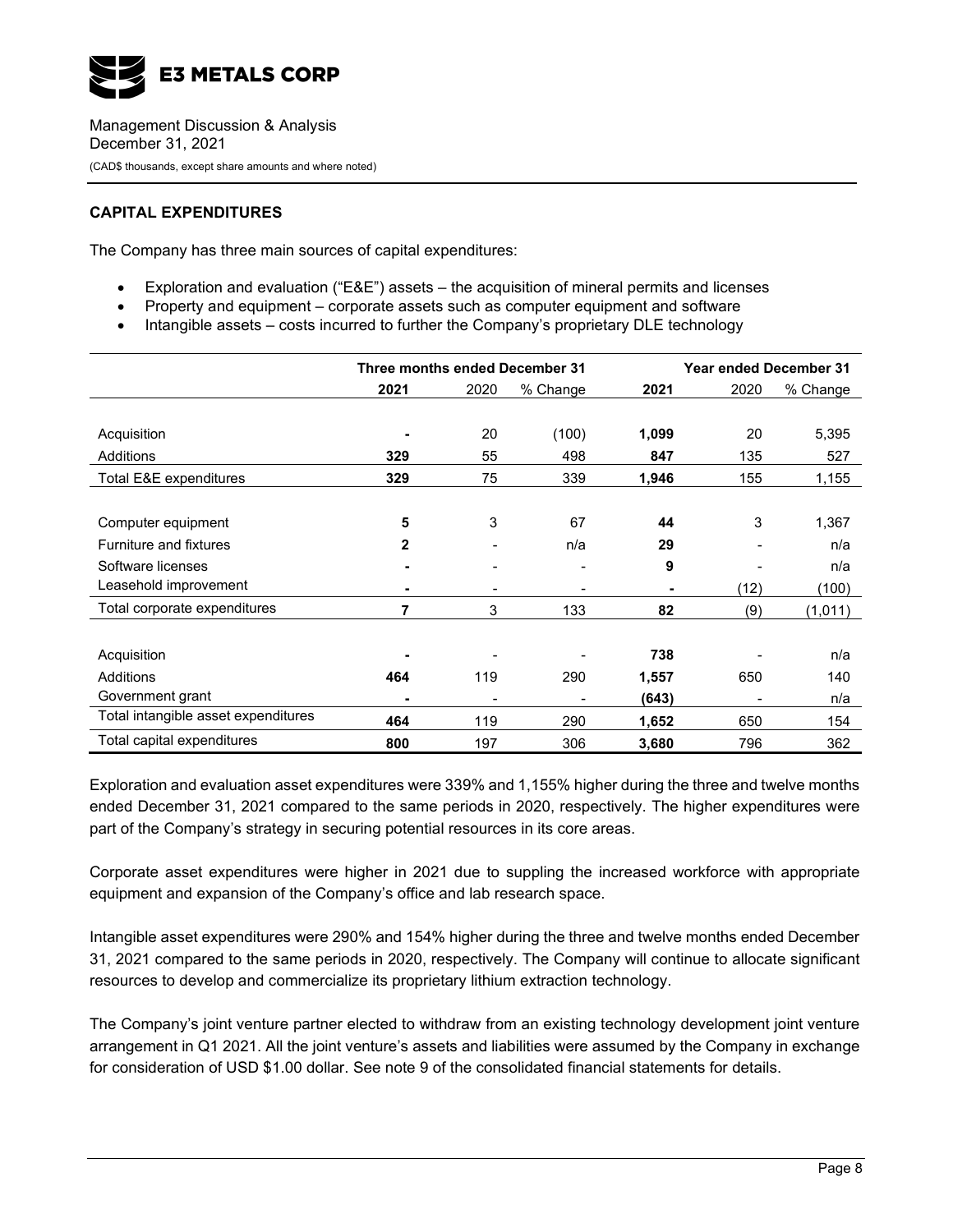

The Company received \$643 in government grant in 2021 from Alberta Innovates for its efforts in developing and commercializing a novel technology to address a gap or market need in Alberta. Further grants may be received and they will be recognized during the periods in which the Company has achieved the required milestones.

#### **Impairment Analysis**

The Company does not consider its exploration and evaluation or intangible assets to be impaired. The Company's ability to realize on the value of these assets is dependent on the successful completion of an economically feasible pilot plant, followed by the construction of commercial lithium production facilities. Based on the current development progress of its proprietary direct lithium extraction technology, the Company does not believe that these assets are impaired. Current market prices show that there is a short supply of lithium and that the demand for battery-grade lithium is at all-time highs.

#### **COMMITMENTS**

Pursuant to the terms of the Metallic and Industrial Mineral ("MIM") Permits, the Company is required to incur exploration expenses during each two-year period to maintain the permits in good standing. The land holdings are expected to be upgraded from permits to leases once commercialization occurs in 2025. The following is a summary of the expense requirements:

|              | <b>Expenditures</b> |
|--------------|---------------------|
| 2022         | 1,191               |
| 2023         | 2,762               |
| 2024         | 1,864               |
| <b>Total</b> | 5,817               |

### **OFF-BALANCE SHEET ARRANGEMENTS**

The Company does not have any off-balance sheet arrangements as at December 31, 2021.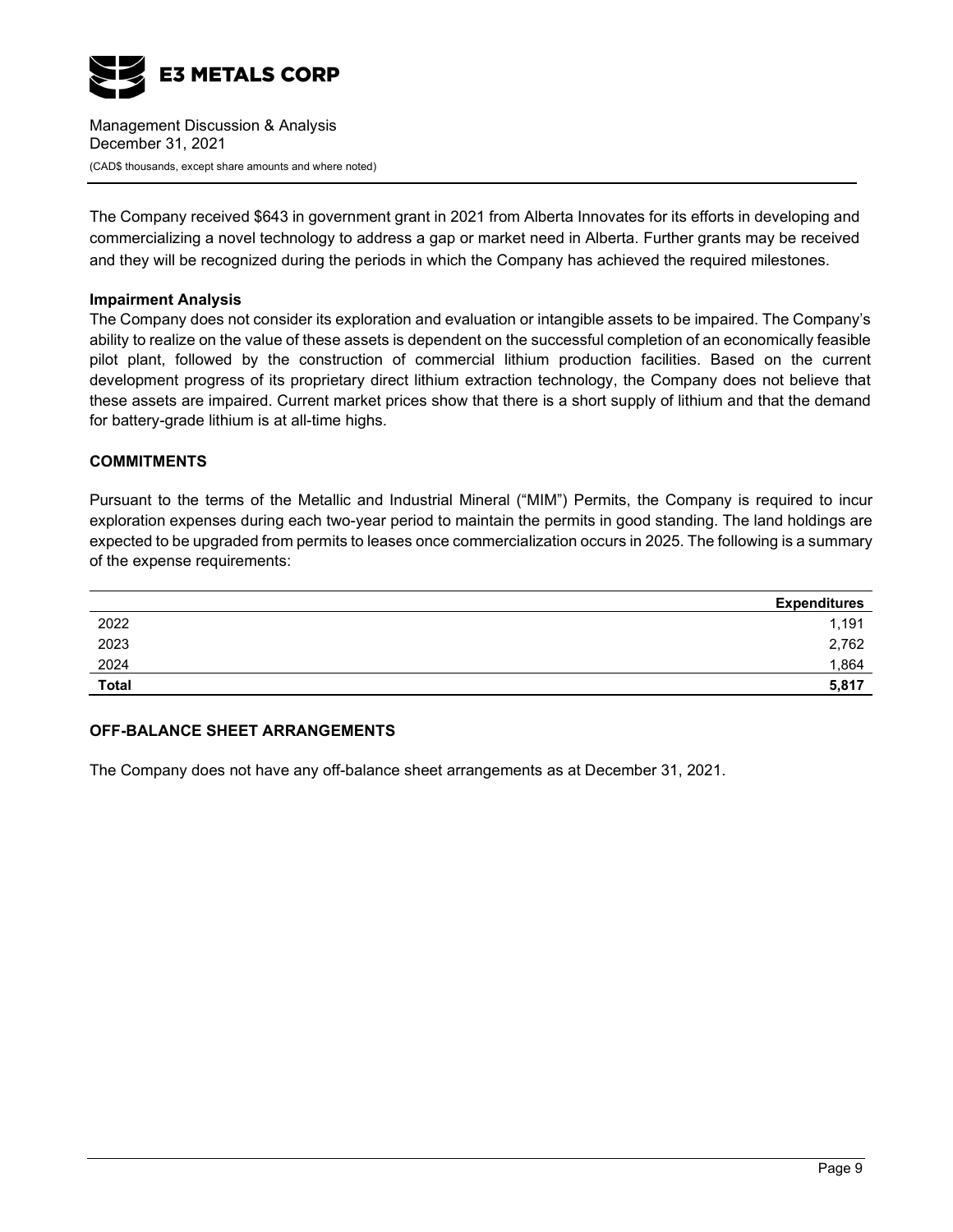

### **RELATED PARTY TRANSACTIONS**

Key management personnel are persons responsible for planning, directing and controlling activities of an entity, and include executive and non-executive directors and officers. During the years ended December 31, 2021 and 2020, the remuneration of the key management personnel were as follows:

| Year ended December 31   | 2021  | 2020 |
|--------------------------|-------|------|
| Salaries and benefits    | 500   | 263  |
| Consulting               | 36    | 117  |
| Share-based compensation | 862   | 285  |
| Total                    | 1.398 | 665  |

Due from related parties of \$130 as at December 31, 2021 (2020 – due to related parties of \$66) were withholding taxes remitted on behalf of employees arising from stock option exercises during the year.

### **SHAREHOLDERS' EQUITY**

#### **Share Capital**

The table below summarizes the change in share capital:

| <b>Number of Shares</b>                 | 2021           | 2020       |
|-----------------------------------------|----------------|------------|
| Balance, January 1                      | 41,664,131     | 27,397,901 |
| Exercise of stock options and warrants  | 9,302,440      | 1,906,230  |
| Issuance of shares by private placement | 6,793,300      | 12,341,250 |
| Issuance of shares to settle payables   | $\blacksquare$ | 18,750     |
| Balance, December 31                    | 57,759,871     | 41,664,131 |

On February 8, 2021, the Company closed its brokered private placement by issuing 6,793,300 units at a price of \$1.185 per unit for gross proceeds of \$8.1 million. Each unit was comprised of one common share and one unit warrant. Each unit warrant entitled the holder to acquire one additional common share at an exercise price of \$1.65 for a period of 24 months following the date of issuance. The broker warrants carried the same terms as the unit warrants. As the closing price of the Company's common shares on the issue date exceeded the unit price of the private placement, no residual value was allocated to the warrants. Share issuance costs consisted of \$0.7 million in cash and 567,931 broker warrants fair valued at \$1.3 million.

During the year 2021, the Company issued 9,302,440 common shares on the exercise of stock options and warrants with exercise prices between \$0.40 to \$1.65 per share. Total proceeds received were \$9.7 million.

The regulatory fees and legal fees attributable to shares issuance for the year 2021 were \$125.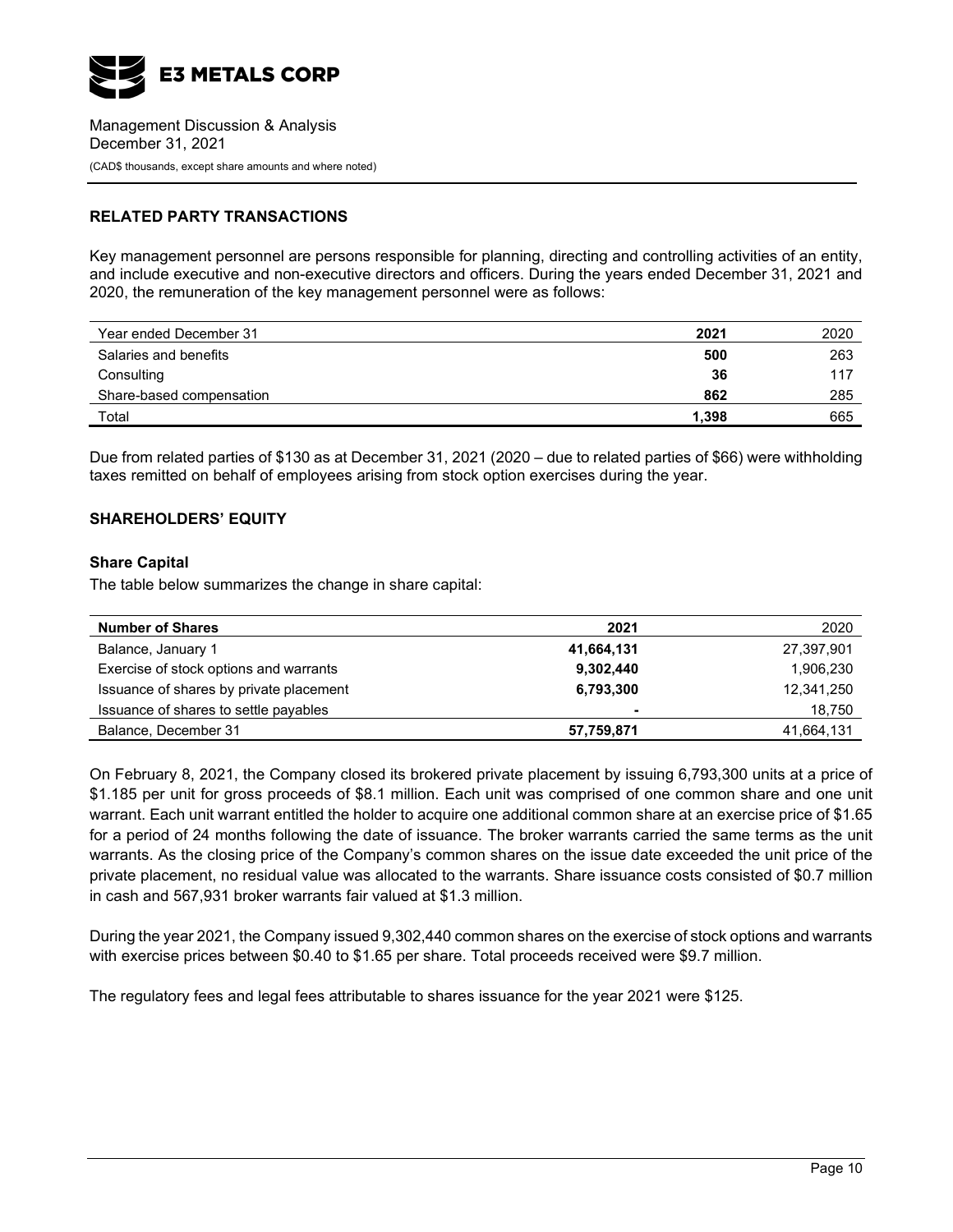

### **Warrants**

The table below summarizes the change in warrants:

|                                   | Warrant       | <b>Weighted Average Exercise</b> |  |
|-----------------------------------|---------------|----------------------------------|--|
|                                   | (units)       | Price (\$)                       |  |
| Balance, January 1, 2020          | 4,238,781     | 0.50                             |  |
| Granted through private placement | 4,502,250     | 1.13                             |  |
| <b>Broker warrants</b>            | 45.000        | 0.60                             |  |
| Exercised                         | (1, 126, 230) | 0.49                             |  |
| Expired                           | (892.500)     | 0.41                             |  |
| Balance, December 31, 2020        | 6,767,301     | \$0.93                           |  |
| Granted through private placement | 6,793,300     | 1.65                             |  |
| <b>Broker warrants</b>            | 778.754       | 1.43                             |  |
| Exercised                         | (7,321,190)   | 1.18                             |  |
| Balance, December 31, 2021        | 7,018,165     | 1.43                             |  |

### **Stock Options**

See "Share-Based Compensation" above for summary of changes.

### **CRITICAL ACCOUNTING ESTIMATES**

Information provided in this report, including the condensed consolidated interim financial statements, is the responsibility of management. In the preparation of these statements, estimates are sometimes necessary to make a determination of future value for certain assets or liabilities. Management believes such estimates have been based on careful judgments and have been properly reflected in the accompanying financial statements. Management maintains a system of internal controls to provide reasonable assurances that the Company's assets are safeguarded and to facilitate the preparation of relevant and timely information.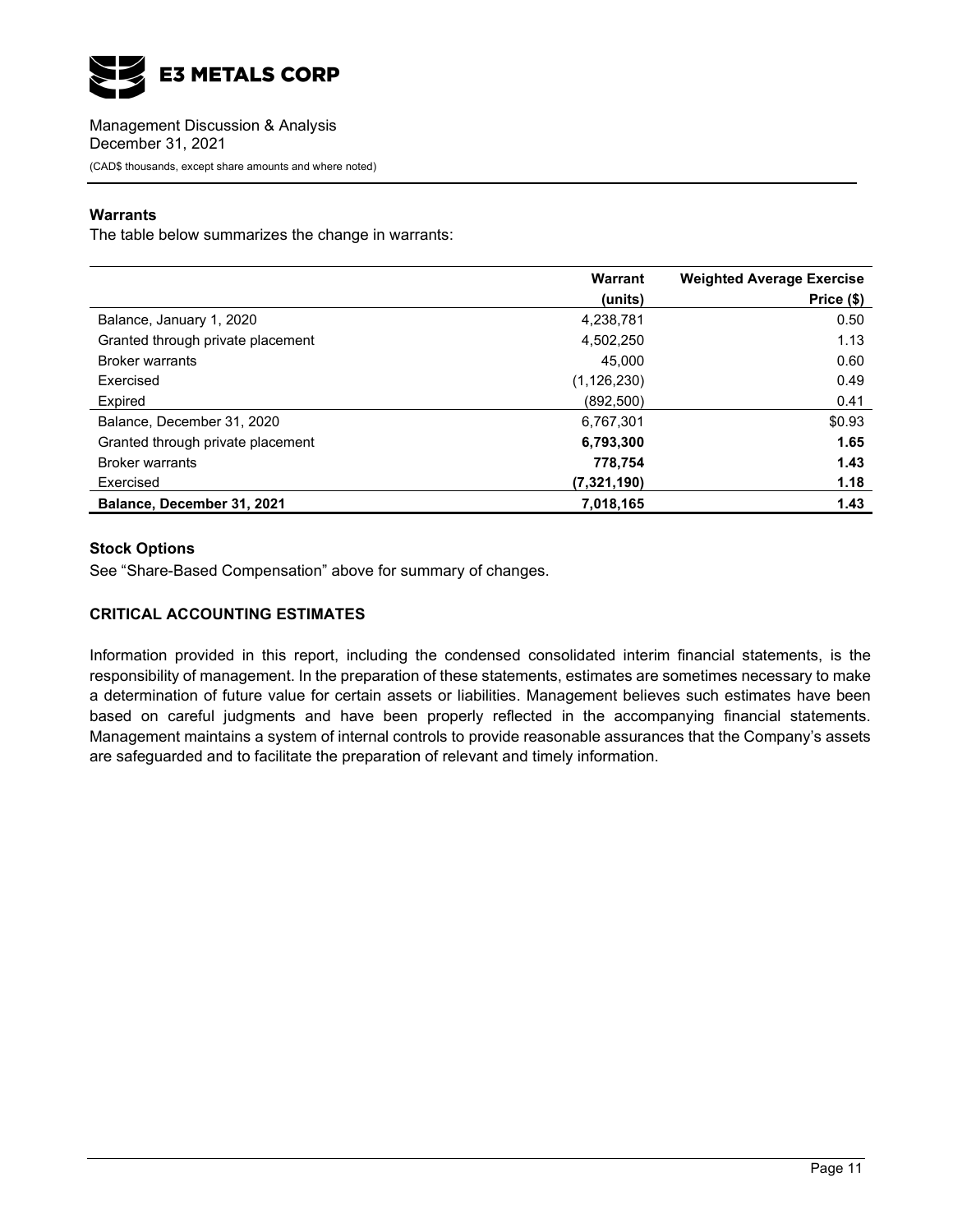

### **FINANCIAL INSTRUMENTS AND RISK MANAGEMENT**

The Company's financial instruments include cash and cash equivalents, accounts receivable, accounts payable and accrued liabilities, due to/from related parties, and lease obligations. The carrying values of cash and cash equivalents, accounts receivable, accounts payable and accrued liabilities, and due to/from related parties approximate fair value due to their short-term nature. All of the Company's financial instruments are classified as Level 1 in the fair value measurement hierarchy and there were no transfers between levels for the year ended December 31, 2021. The Company's financial instruments are exposed to credit risk, currency risk, and liquidity risk.

#### **Credit risk**

Credit risk is the risk that the counterparty to a financial instrument will fail to discharge an obligation and cause the Company to incur a financial loss. The Company is exposed to credit risk with respect to its accounts receivable and due from related parties. The accounts receivable outstanding as at December 31, 2021 were refundable tax credits which carry have no credit risk. Due from related parties as at December 31, 2021 were withholding taxes triggered by the Company's current and former employees exercising their stock options. Based on management's assessment, the risk of default by the associated former and current employees was considered low.

#### **Currency Risk**

The Company's exposure to foreign currency risk is not considered to be material as it transacts primarily in the Canadian dollar.

### **Liquidity Risk**

Liquidity risk is the risk that the Company will not be able to meet its financial obligations as they fall due. The Company's objective is to maintain sufficient readily available cash-on-hand in order to meet its liquidity requirements at any point in time.

As at December 31, 2021, the Company had a positive working capital of \$17.6 million (December 31, 2020 - \$6.5 million) and does not foresee a shortfall in capital within the following 12 months.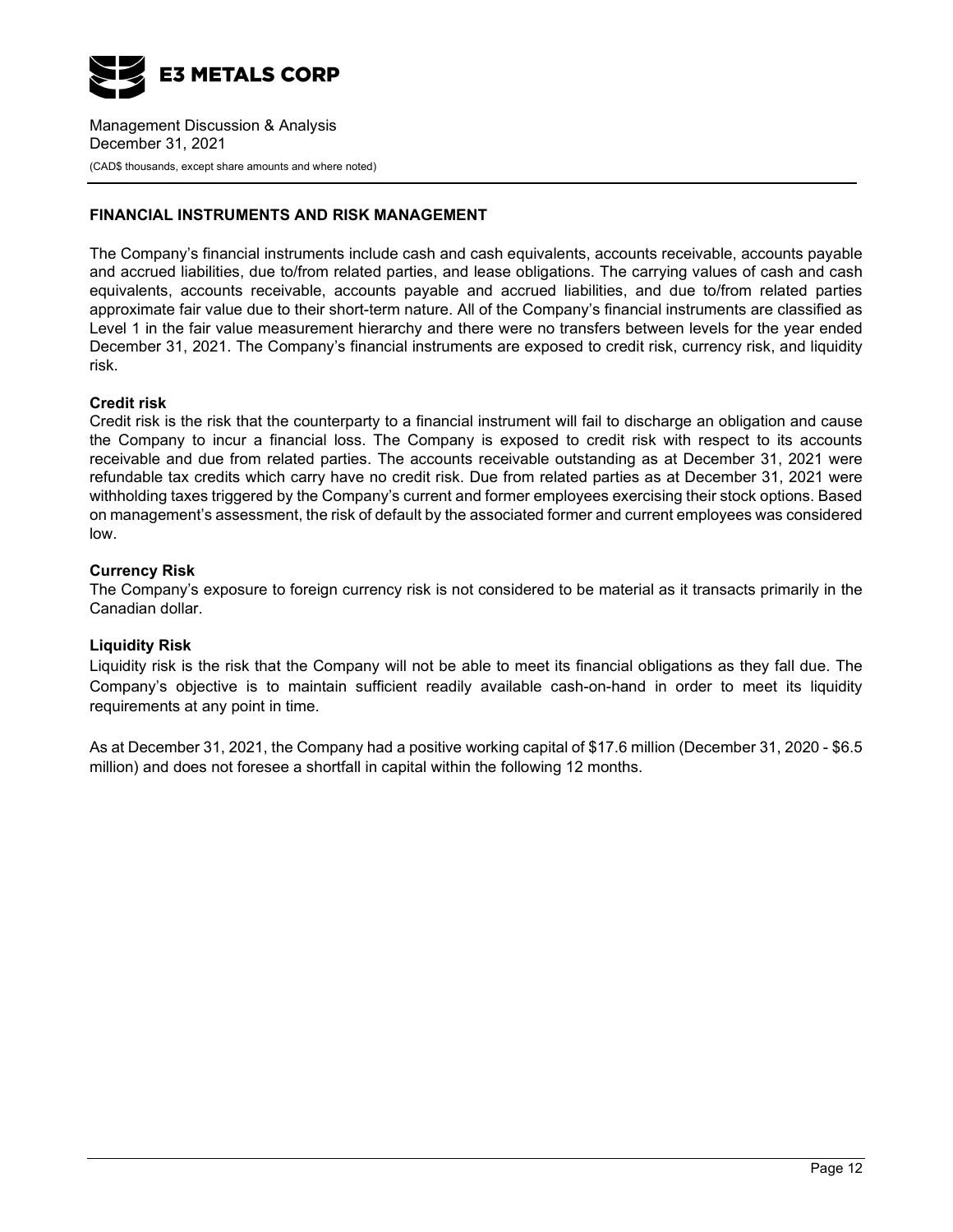

# **RISK FACTORS**

#### **Liquidity and Capital Resources**

Historically, capital requirements have been primarily funded through the sale of securities of the Company. Factors that could affect the availability of financing include the progress and results of ongoing exploration at the Company's mineral properties, the state of international debt and equity markets and investor perceptions and expectations of the global market for lithium and its derivatives. There can be no assurance that such financing will be available in the amount required at any time or for any period or, if available, that it can be obtained on terms satisfactory to the Company. Based on the amount of funding raised, the Company's planned exploration or other work programs may be postponed, or otherwise revised, as necessary.

#### **Development of the Alberta Lithium Project**

The Company's business strategy depends in large part on developing the Alberta Lithium Project. The capital expenditures and time required to develop the Alberta Lithium Project are significant and the Company has not yet secured funding that it believes will be sufficient to cover its share of capital expenditure obligations for the development of the Alberta Lithium Project. If the Company is unable to develop all or any of its projects, its business and financial condition will be materially adversely affected.

The Company believes that one of the key elements to the successful development of a feasible project in the future is the continued scale-up of the Extraction Technology. The successful development of the Extraction Technology is dependent on the development of the Lab Pilot Plant, which will enable the development of the Field Pilot Plant. The Company believes that a successful pilot program should enable the design of a commercial process. There is no guarantee that the Company will be successful in developing the Lab Pilot Plant, the Field Pilot Plant or a commercial lithium production facility within the timeframes as indicated in this Prospectus or at all. Hence, there is no guarantee that the Company will be successful in developing the Extraction Technology. If the Company is unable to develop the Extraction Technology, its business and financial condition will be materially adversely affected.

#### **COVID-19 Risks**

The Company's business, operations and financial condition, and the market price of the Common Shares, could be materially and adversely affected by the outbreak of epidemics or pandemics or other health crises, including the recent outbreak of COVID-19. To date, there have been a large number of temporary business closures, quarantines, and a general reduction in consumer activity in a number of countries. The outbreak has caused companies and various international jurisdictions to impose travel, gathering and other public health restrictions. While these effects are expected to be temporary, the duration of the various disruptions to businesses locally and internationally and the related financial impact cannot be reasonably estimated at this time. Similarly, the Company cannot estimate whether or to what extent this outbreak and the potential financial impact may extend to countries outside of those currently impacted. Such public health crises can result in volatility and disruptions in the supply and demand for lithium and other minerals, global supply chains and financial markets, as well as declining trade and market sentiment and reduced mobility of people, all of which could affect commodity prices, interest rates, credit ratings, credit risk, share prices and inflation. The risks to the Company of such public health crises also include risks to employee health and safety, a slowdown or temporary suspension of operations in geographic locations impacted by an outbreak, increased labor and fuel costs, regulatory changes, political or economic instabilities or civil unrest. At this point, the extent to which COVID-19 will or may impact the Company is uncertain and these factors are beyond the Company's control; however, it is possible that COVID-19 may have a material adverse effect on the Company's business, results of operations, and financial condition and the market price of the common shares.

Ongoing travel restrictions and border closures could result in delays in the execution of the business objectives of the Company, and ultimately the timeline for reaching a commercialization decision in respect of the Company's proprietary process for lithium extraction.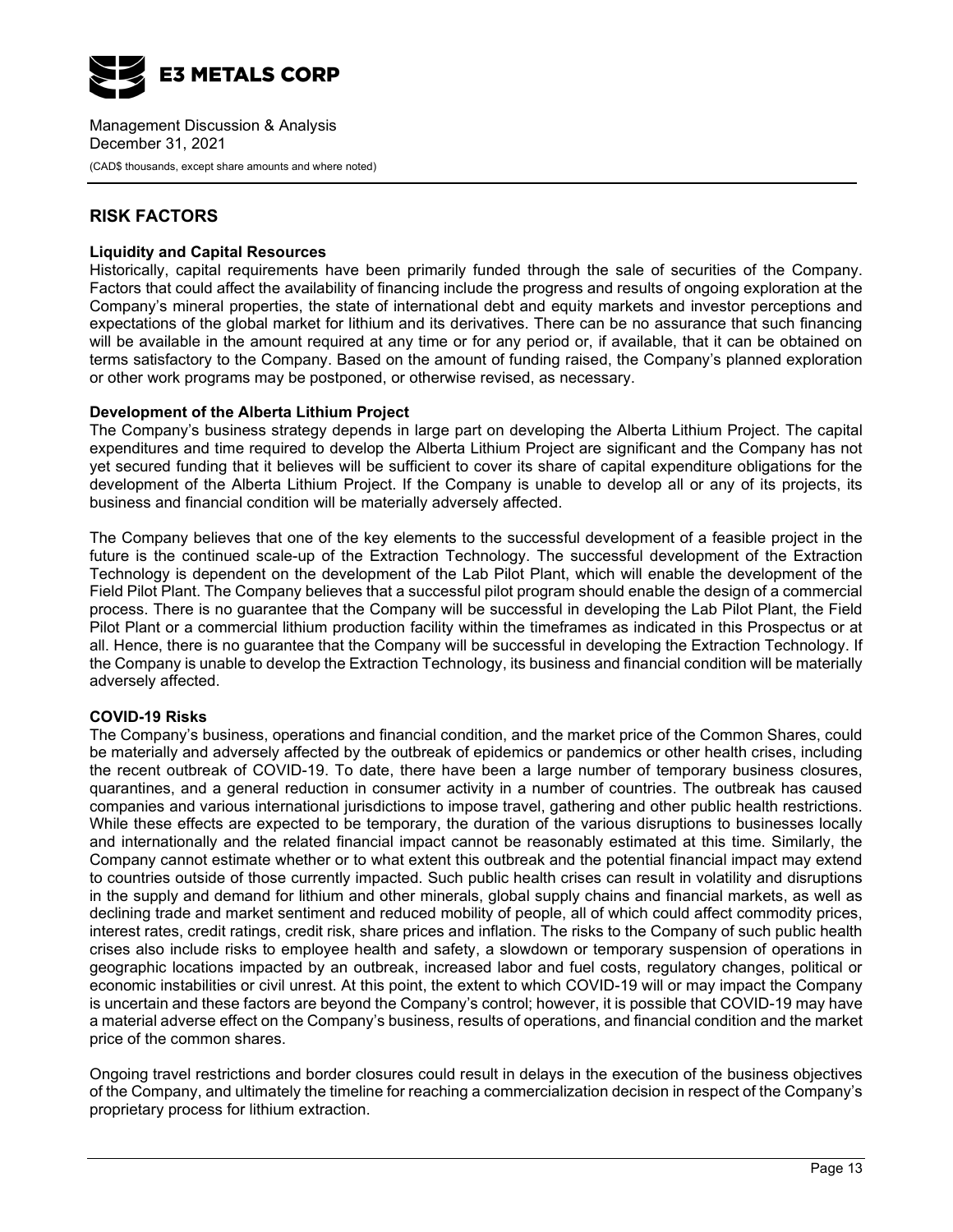

#### **Negative Operating Cash Flows**

Given that the Company has yet to enter commercial production and generate cash flow, the Company had negative operating cash flow for its financial year ended December 31, 2021. To the extent that the Company has negative cash flow in future periods, the Company may need to deploy a portion of its cash reserves or a portion of the proceeds of any offering of securities to fund such negative cash flow.

### **GOING CONCERN**

As at December 31, 2021, the Company has not generated revenues from operations and has an accumulated deficit of \$26,798 (2020 – \$22,018) including a net loss of \$4,780 (2020 – \$2,095) incurred during the year ended December 31, 2021. These events and conditions indicate a material uncertainty that may cast significant doubt on the Company's ability to continue as a going concern. The Company's ability to continue as a going concern is dependent upon its ability to raise equity financing to further develop their proprietary technology and commence construction of a pilot project.

#### **LIQUIDITY AND CAPITAL RESOURCES**

The Company reported a working capital of \$17,605 at December 31, 2021 (December 31, 2020 - \$6,481), representing an increase in working capital of \$11,124 due to the private placement completed in 2021 and the exercises of stock options and warrants throughout the year.

As at December 31, 2021, the Company had net cash on hand of \$17,841 (unrestricted) compared to cash on hand of \$6,718 (\$251 restricted) at December 31, 2020.

During the year ended December 31, 2021, the Company:

- used  $$2,845$  (2020  $$1,594$ ) in operating activities;
- used \$3,363 (2020 \$808) in investing activities including \$1,946 for exploration expenditures and \$1,558 in for intangible assets; and
- generated \$17,331 (2020 \$7,897) from its financing activities. The funds were received from a private placement completed in 2021 as well as the exercise of 9,302,440 stock options and warrants. In addition, \$643 of grants were received in the year.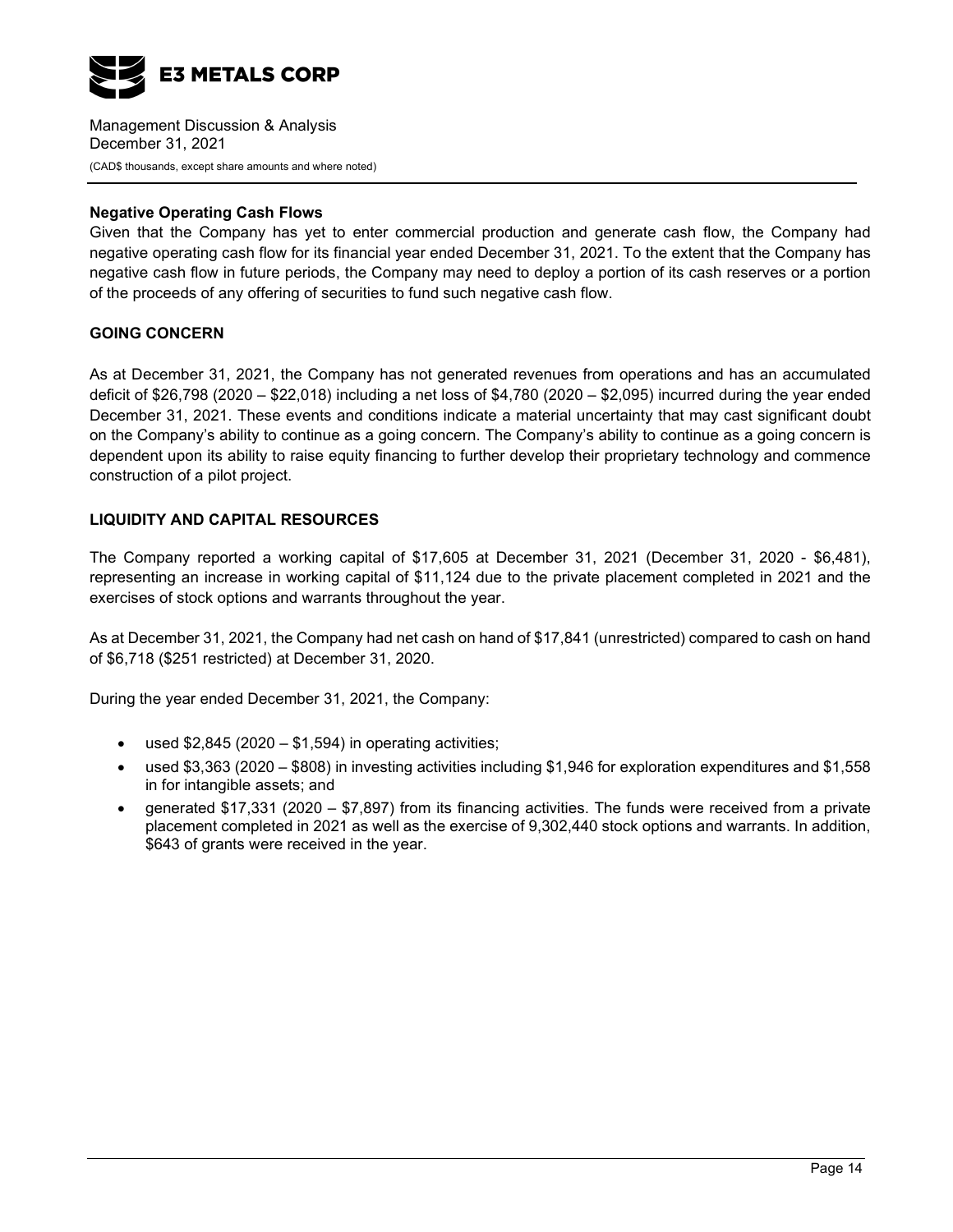

### **SUMMARY OF QUARTERLY INFORMATION**

|                           | Q4 2021    | Q3 2021    | Q2 2021    | Q1 2021    |
|---------------------------|------------|------------|------------|------------|
|                           |            |            |            |            |
| Net loss                  | (1, 198)   | (942)      | (1,053)    | (1, 587)   |
| Net loss per share        | (0.02)     | (0.02)     | (0.02)     | (0.03)     |
|                           |            |            |            |            |
| <b>Total assets</b>       | 25,991     | 19,890     | 20,052     | 20,348     |
| <b>Total liabilities</b>  | 990        | 725        | 606        | 520        |
|                           |            |            |            |            |
| Common shares outstanding | 57,759,871 | 53,426,406 | 52,968,406 | 52,509,731 |
|                           |            |            |            |            |
|                           | Q4 2020    | Q3 2020    | Q2 2020    | Q1 2020    |
|                           |            |            |            |            |
| Net loss                  | (951)      | (370)      | (381)      | (393)      |
| Net loss per share        | (0.03)     | (0.01)     | (0.01)     | (0.01)     |
|                           |            |            |            |            |
| <b>Total assets</b>       | 10,641     | 7,195      | 7,396      | 7,765      |
| <b>Total liabilities</b>  | 544        | 878        | 752        | 853        |
|                           |            |            |            |            |
| Common shares outstanding | 41,664,131 | 30,496,151 | 30,477,401 | 30,477,401 |

## **SELECTED ANNUAL INFORMATION**

|                          | 2021    | 2020    | 2019     |
|--------------------------|---------|---------|----------|
| Net loss                 | (4,780) | (2,095) | (2, 372) |
| Loss per share           | (0.10)  | (0.07)  | (0.10)   |
| Total assets             | 25,991  | 10,641  | 4,479    |
| <b>Total liabilities</b> | 990     | 544     | 456      |
| Capital expenditures     | 3,680   | 796     | 448      |